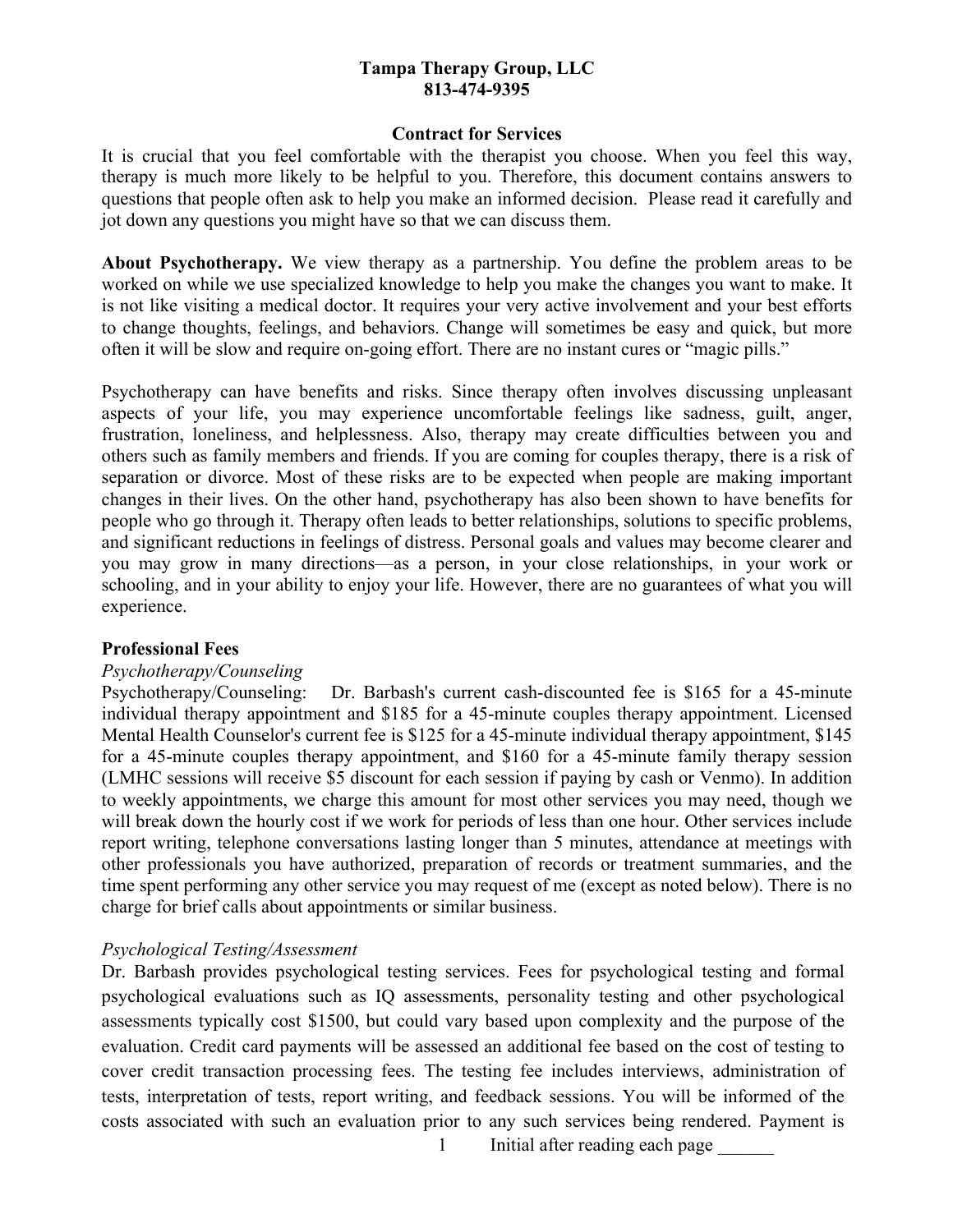expected at the beginning of psychological testing before services will be rendered.

**Court Appearances, Testimony, and Related Fees.** Clients are discouraged from having their therapist subpoenaed or having therapists provide records for the purpose of litigation. Even though you are responsible for the testimony fee, it does not mean that your therapist's testimony will be solely in your favor. Your therapist can only testify to the facts of the case and to their professional opinion. Furthermore, if your therapist sees both a husband and wife separately, there is an obvious conflict of interest. Your therapist would rather not damage the trust he or she has built in the counseling relationship with each client especially if they are still seeing that person for therapy. If your therapist is to receive a subpoena, then the attorney or office staff is required to call Tampa Therapy and set up a time for the subpoena to be served during office hours. A minimum of one week notice of any court appearance is necessary so that schedule changes for clients can be made within a reasonable time frame. Please note: If a subpoena or notice to meet attorney(s) is received without a minimum of one week notice there will be an additional \$500 express charge. The fee structure for court appearances is as follows:

- 1. Preparation Time (including records submission): \$500/hr (billable in 15-minute increments)
- 2. Phone calls: \$500/hour (billable in 15-minute increments)
- 3. Depositions: \$500/hour
- 4. Time spent on Court premises (with or without testifying): \$500/hour
- 5. Compensation for travel to and from court: \$500/hour or portion thereof
- 6. All attorney fees and costs that are incurred by the therapist as a result of the legal action
- 7. Filing document with the court: \$400
- 8. The minimum charge for a court appearance: \$2000

A retainer of \$2000 is due at least one week before the scheduled court appearance. The remainder of the costs will be billed after the court appearance and will be due upon receipt. If the therapist is subpoenaed and the case is reset with less than 72 business hours notice prior to the beginning of the day of the scheduled subpoena, trial, then the client will be charged \$500 (in addition to original retainer of \$2000 for having to appear in court). Bills are presented to clients on a weekly basis and payment is expected upon receipt. Of this retainer, a minimum of \$1500 is charged for court preparation and is **NONREFUNDABLE.** Any refund from the retainer owed to the client will be remitted by mail to the client's address of record no less than 30 days after completion of the court appearance. All of the listed fees are doubled if the therapist is out of town, or on vacation, and must attend to these legal out of session requests.

**Billing and Payments.** Payment for services is an important part of any professional relationship. This is especially true in therapy since one common treatment goal is to enhance relationships and make the obligations they involve clear. You are responsible for seeing that your therapist's services are paid for. Meeting this responsibility shows your commitment to therapy. Psychotherapy sessions and other psychological services that have been provided are non-refundable. **New patients will be required to pay a deposit (\$85) over the phone to reserve their first appointment**. This payment is applied to the first session and the balance is due the morning of the scheduled session. This deposit payment is refundable if the appointment is cancelled with at least 48 hours notice prior to the scheduled appointment time. If you miss the first appointment (provide less than 48 hours notice or are a no-show) and want to reschedule, you will be required to prepay the full session amount (for individual therapy-\$165/\$125) for the new appointment time. Follow-up sessions must be paid in full by the start of the therapy session.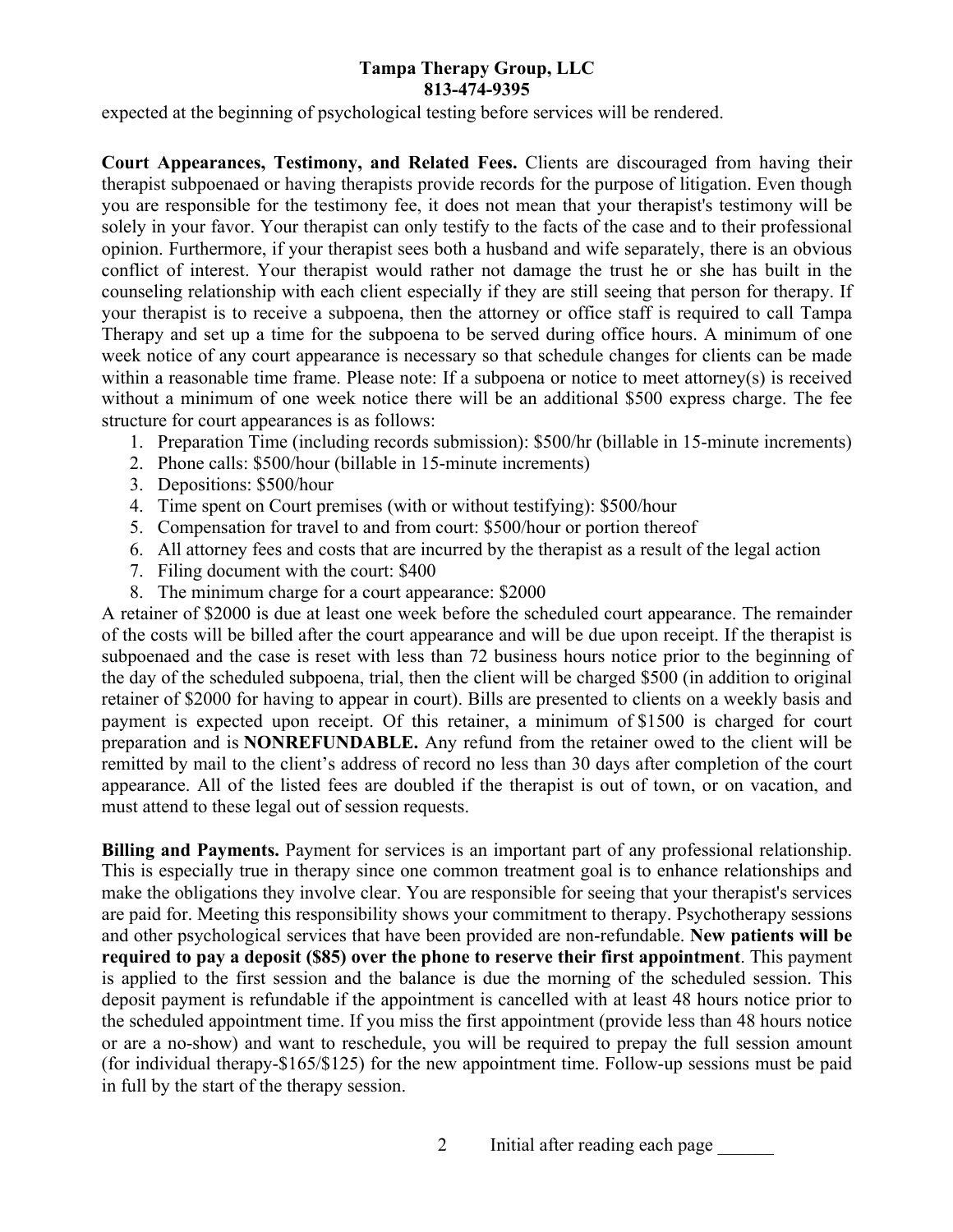Payment is expected at each session. If this fee is (or becomes) beyond your financial means, please discuss your situation with us so that we may make suitable arrangements. We realize that our fees involve a significant amount of money. Therefore, we must work hard and well for you to get the best value for your money. You will be given advance notice of any fee changes we make. If your account has not been paid for more than 10 days and arrangements for payment have not been agreed upon, Tampa Therapy has the option of using legal means to secure the payment. This may involve hiring a collection agency or going through small claims court. [If such legal action is necessary, its costs will be included in the claim.] In most collection situations, the only information we release regarding a client's treatment is his/her name, the nature of services provided (e.g. psychotherapy), and the amount due. No private information regarding the specifics of any treatment will be disclosed.

**Insurance Reimbursement**. At this time we DO NOT accept insurance as a form of payment for services. Therefore, *all fees are expected to be paid in full at the time the service is rendered.* Some insurance policies include coverage for "out of network" care. If so, we will provide you with any necessary documents, forms, or other information needed for you to submit to your insurance company for possible reimbursement. However, please be aware that most insurance companies require you to obtain prior authorization for mental health services and may not reimburse for services they have not authorized. Additionally, most insurance providers require me to provide them with a clinical diagnosis in order for you to receive reimbursement. Sometimes we have to provide additional clinical information such as treatment plans or summaries, or copies of the entire record (in rare cases). This information will become part of the insurance company files. We will not release any information to your insurance company without your written consent. Though all insurance companies claim to keep such information confidential, we have no control over what they do with it once it is in their hands. In some cases, they may share the information with a national medical information databank. We will provide you with a copy of any report we submit, if you request it.

**About Confidentiality/Privacy.** It is your legal right that our work together and corresponding records be kept private. Except for the situations listed below, your therapist will tell no one what you tell him or her. Your therapist will not even reveal that you and him or her are working together. Therefore, you should discuss how you would like your therapist to contact you as well as handle situations in which you and your therapist run into each other outside of the office. We also ask you not to disclose the name or identity of any other client being seen in this office.

In all but a few rare situations, your confidentiality is protected by federal and state laws. Here are the most common cases in which confidentiality is not protected:

• If you make a serious threat to harm yourself or another person, the law requires me to try to protect you or that other person. This usually means telling others about the threat.

Please write down the information for the person you would have me contact should this situation or some other emergency involving your personal safety arise:

| Name:    | Relationship to you: |
|----------|----------------------|
| Address: |                      |
| Phone:   |                      |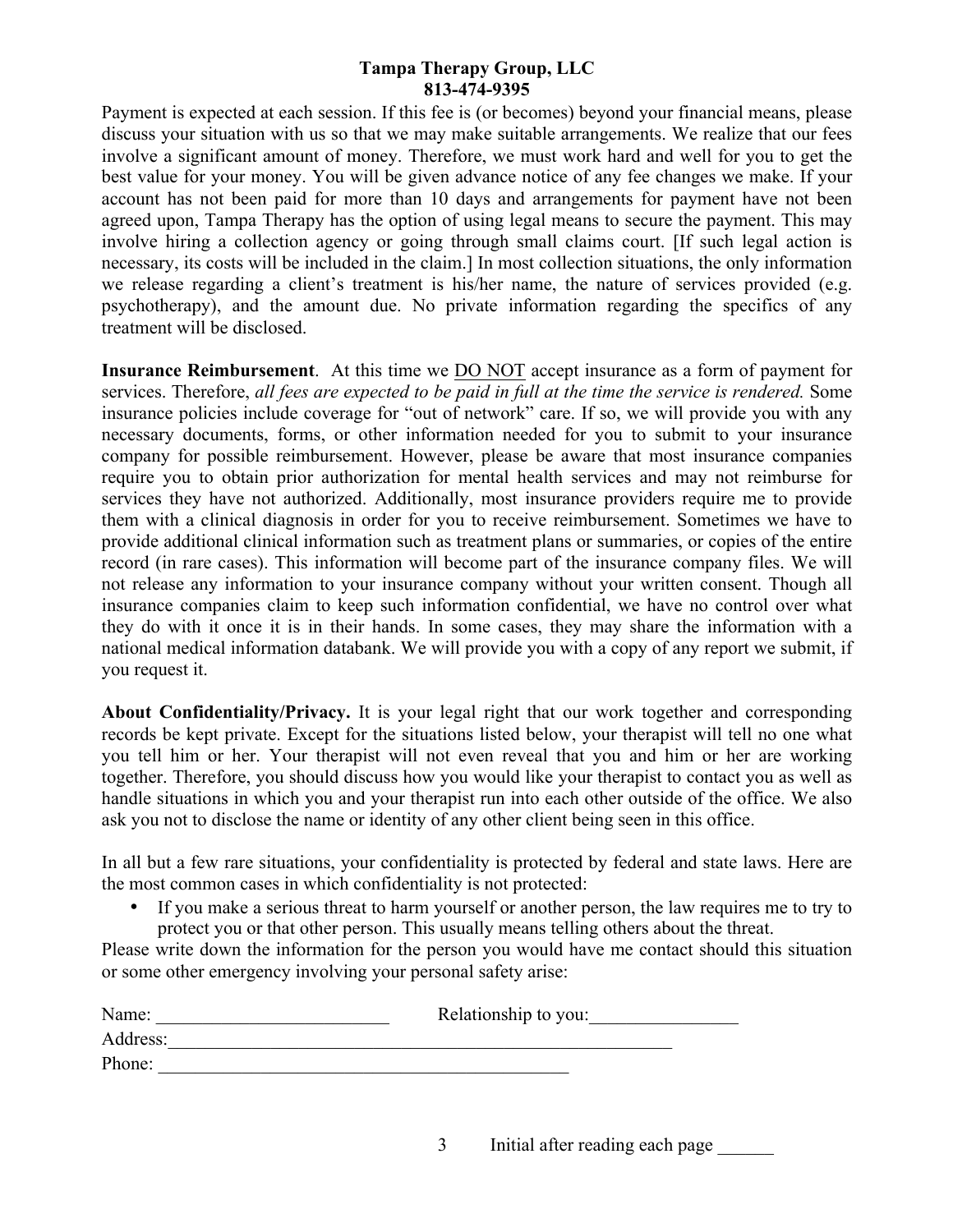- If I believe a child, disabled, or an elderly person is being abused or neglected, I am legally required to report this to the authorities.
- If you disclose that you have been diagnosed with HIV or AIDS and having sexual intercourse with an identifiable third who is not aware of your diagnosis, I am legally required to notify that person or report it to health authorities.
- If you tell me about an act of sexual misconduct by a health care professional, I am legally required to report it to the Department of Health.
- If you have a legal situation and you tell the Court that you are seeing me, I may then be ordered to show the Court my records. If this is your situation, please talk with me about this so that we can decide together how to best protect your privacy.

In addition to these legal requirements, there are some situations in which your therapist might share information about you with another professional. If your therapist must discontinue the therapy relationship because they become ill or disabled, we ask you to agree to your therapist transferring your records to another therapist who will assure their confidentiality, preservation, and appropriate access for you. This is consistent with Florida law requiring the preservation of records for a specified period of time in order to provide you with access to your record. Additionally, by contracting for therapy services with a Licensed Mental Health Counselor at Tampa Therapy, you are hereby providing consent to Tampa Therapy to access billing and session attendance records (but not progress notes) in order to ensure your therapist is compensated for their work.

Occasionally your therapist may need to consult with other professionals in their areas of expertise in order to provide the best treatment for you. Information about you may be shared in this context without using your name. The consultant is also legally bound to keep the information confidential. If you don't object, your therapist will not tell you about these consultations unless they feel that it is important to your work together.

You can review your records in your file at any time, although we ask that you do that in your therapist's presence so that they may answer any questions you have. We ask you to agree that you may not examine records created by anyone else and then sent to your therapist. In some very rare situations, your therapist may temporarily remove parts of your records before you see them. This would happen if your therapist believes that the information will be harmful to you, but your therapist will discuss this with you. In couples therapy, both individuals will need to agree before we are able to release any part of the record to anyone.

**About Our Appointments.** Typically, we meet with an individual client for 45 minute appointments on a weekly or twice monthly basis with meetings becoming less frequent over time. However, you and your therapist will decide what meeting schedule makes the most sense for you. If you are late, your therapist will be unable to meet for the full time because they may have another appointment after yours, however this not does change the fee for the session. If your therapist is ever unable to start on time, we assure you that you will receive the full time agreed to.

An appointment is a commitment to your work. Once an appointment is scheduled, you will be expected to pay for it unless you provide 24 hours advance notice of cancellation by telephone and voicemail (if necessary). Our voicemail has a time and date stamp, which will keep track of time of cancellation. Please understand that this appointment time has been reserved for you and it is very likely that another client would have liked to have had that appointment had they known it was

4 Initial after reading each page \_\_\_\_\_\_\_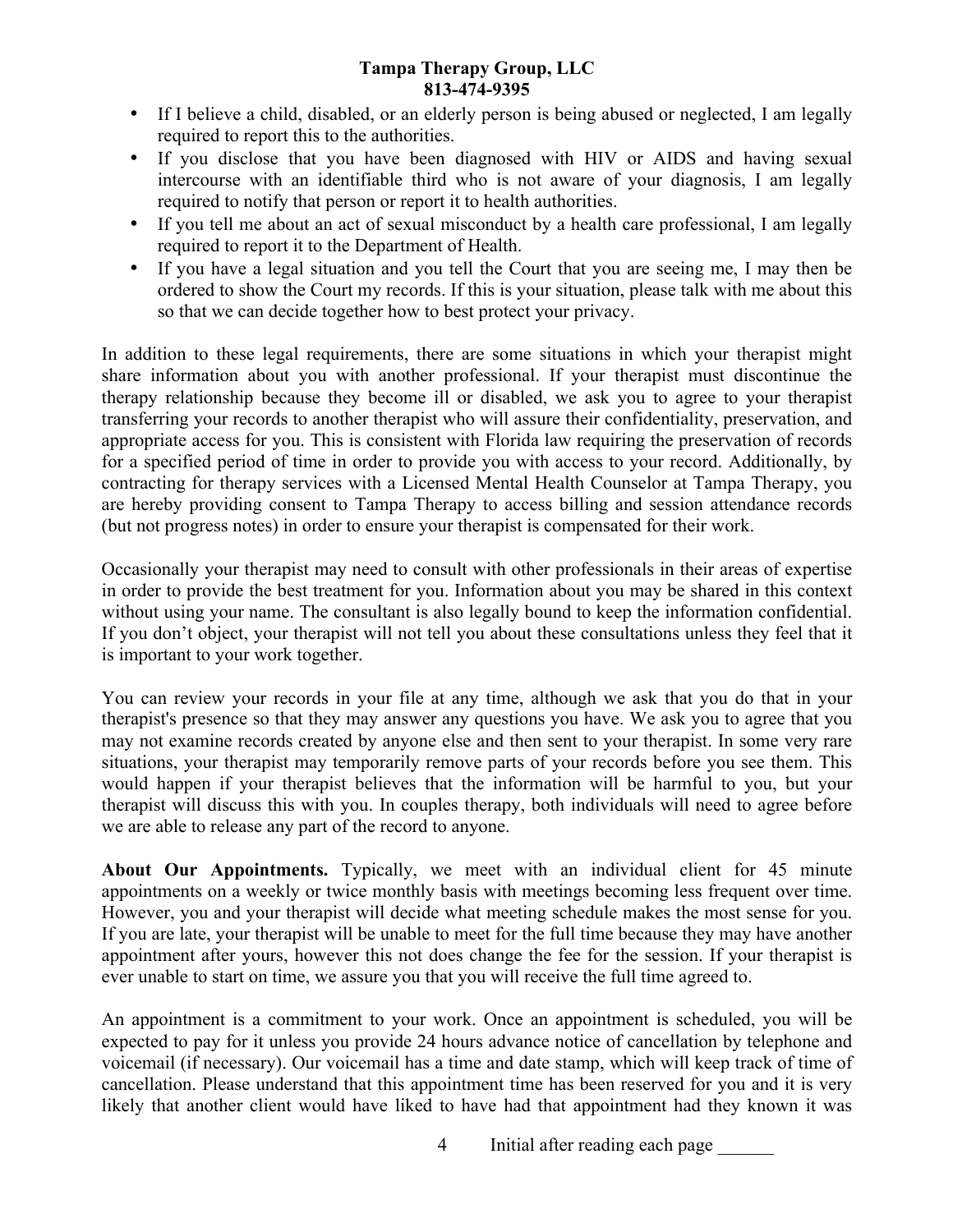available. We cannot keep the practice viable if we do not enforce this policy. **Therefore, if you miss an appointment or fail to provide 24 hours advance notice as outlined in this section, you are still responsible for and must pay the full appointment fee (determined by your therapist's rate) for the missed appointment. Additional appointments will not be scheduled if the fee is unpaid. If you are not scheduling a new appointment, you still maintain responsibility for paying this fee, which must be paid by Venmo, over the phone by credit or debit card, through the online patient portal, or a cash or check payment mailed to the Tampa Therapy office. Such payments are due within 5 days of the missed appointment, and will be assessed a 15% late fee for each five day period beyond the first 5 days that the owed fee is unpaid.** As stated in the billing section above, if your account has not been paid for more than 5 days and arrangements for payment have not been agreed upon, Tampa Therapy has the option of using legal means to secure payment, which can include a collection agency or going through small claims court [if such actions are necessary, its costs will be included in the claim]. Additionally, if you cancel two consecutively scheduled appointments (including cancellations made with 24 hours notice), you will be required to prepay for the next scheduled session. If you no-show two appointments or no-show and cancel two consecutive appointments, we will not be able to schedule you another appointment.

## \***\_\_\_\_\_\_ Initial to Indicate Acknowledgement of Cancellation Policy**

**Consent to Treatment.** Treatment is voluntary; you have the right to terminate therapy at any time. Your therapist has the right to terminate therapy if:

• He/she believes the therapy being provided is no longer beneficial, that you will be better served by another professional.

• You are seeing another therapist, and participating in treatment with your therapist would jeopardize your progress.

• You repeatedly fail to follow treatment recommendations meant to protect your physical health.

• Your therapist reasonably perceives you as posing a threat to his/her physical well-being.

• You have cancelled or failed to show up for your last 3 therapy sessions, even in such cases when 24-hours notice was provided.

• You, or another party representing you, suggests or files any legal action/claims directed at Tampa Therapy Group, LLC or one of its clinicians.

• You have one or more unpaid therapy sessions or no-show fees.

•You have not made contact with Tampa Therapy or responded to attempts to be contacted by the Tampa Therapy office for at least three weeks.

If, for any reason, therapy is terminated by Tampa Therapy, your therapist will provide you with the names of at least 3 other qualified (i.e., licensed) providers upon request.

**If You Need to Contact Me.** We are often not immediately available by telephone, especially when we are in session with a client. When we are unavailable, please leave us a voicemail at 813-474- 9395 and we will return your call as soon as we can. Generally, we will return messages within one business day (Monday-Friday) except on weekends and holidays. However, know that we are only free for a few minutes at a time and that any call longer than five minutes will be billed according to a pro-rated hourly fee. Also note that none of these forms of communication should take the place of face-to-face therapy. Please call (and leave a voicemail, if necessary) if you are cancelling an appointment or otherwise need to speak with your therapist in a timely fashion.

5 Initial after reading each page